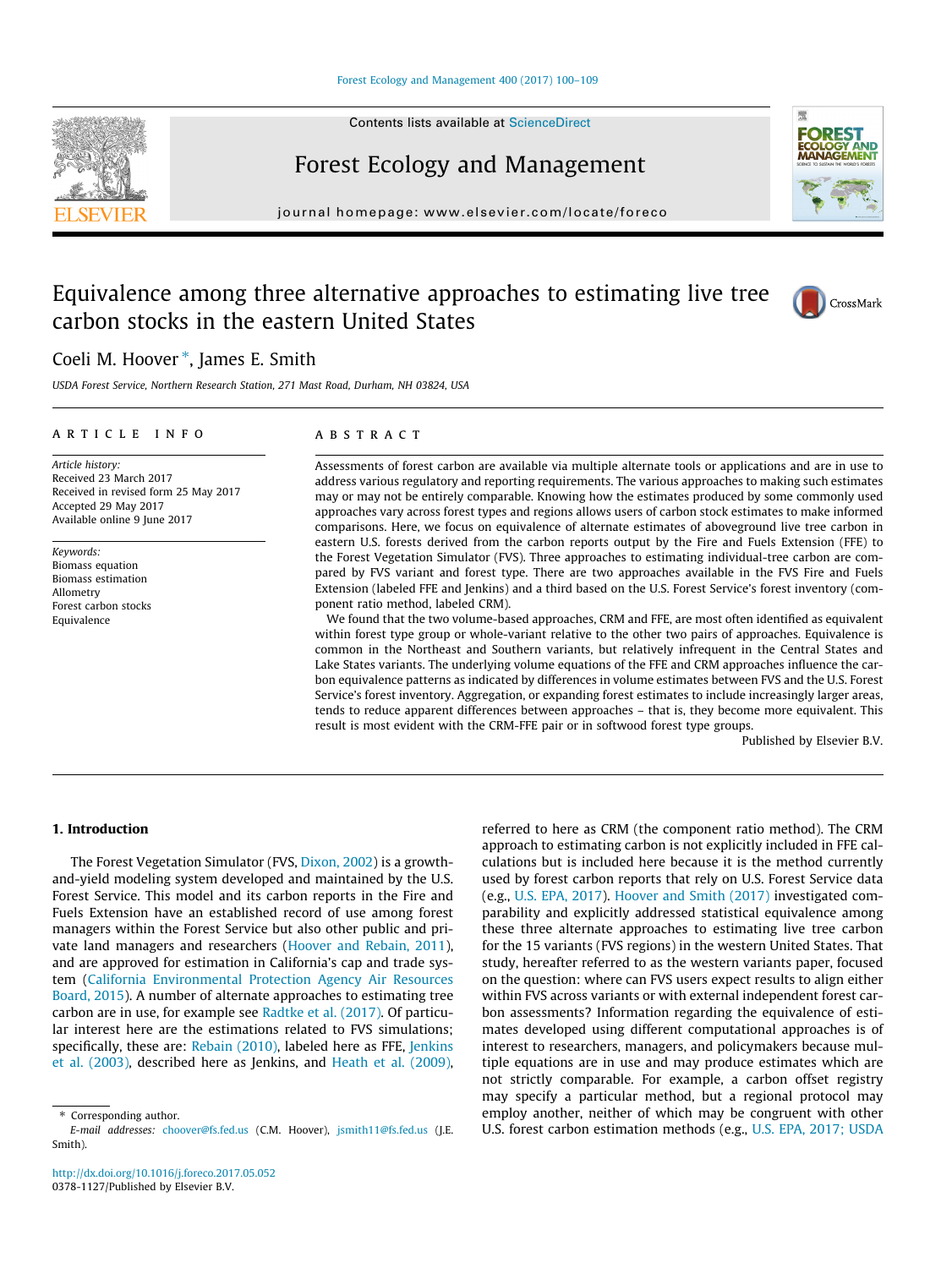[Forest Service, 2017a](#page--1-0)). Knowing how the estimates produced by some commonly used approaches vary across forest types and regions allows users of carbon stock estimates to better understand the comparability of such estimates. [Zhou and](#page--1-0) [Hemstrom \(2009\)](#page--1-0) and [Domke et al. \(2012\)](#page--1-0) provide examples of such analyses.

This study addresses some questions about equivalence related to the contrasts between FVS variants and forest types of the eastern U.S. relative to those of western forests. The western variants paper focused on application of FVS in the western U.S. to predict carbon where forest carbon assessments could potentially include more than one of the multiple relatively small variants, which was one of the rationales for the focus on the West. Within the East, the FVS variants cover large areas and generally follow state boundaries, so it is less likely that FVS based forest carbon assessments will include multiple variants. Results from the western variants paper suggested that differences among the three approaches were less important at aggregate, or large extent, levels of forest carbon assessment. This appeared to be truer for the conifer forests than the hardwood groups. In addition, there was little consistency in equivalence identified among groups at the lower level of aggregation. That is, particular paired approaches were equivalent within certain forest type groups for some variants but not others, and within-variant consistency among softwood or hardwood type groups was not apparent. Again, this outcome was more pronounced in the hardwood type groups, which are a limited presence in the West.

The eastern variants are geographically large, and unlike the West, hardwood forest type groups are the majority. The purpose of this study is threefold. First, to inform users of FVS-based carbon assessments of equivalence or non-equivalence among these alternative approaches. That is, an extension to the East, following the western variants paper ([Hoover and Smith, 2017](#page--1-0)). Second, to address the geographic size of the variant: is there a trend toward greater proportion of forest type groups and pairs of approaches being identified on these variants that encompass much larger forest areas? Third, to determine if patterns regarding western hardwood versus softwood forest types observed in the western variants paper continue in the East where hardwood type groups represent the majority of forests?

#### 2. Methods

The goal here is to identify if, and possibly where, any of the three approaches to estimating live tree carbon can be considered equivalent within the four FVS eastern variants (Fig. 1). Equivalence tests applied to stand level carbon estimates obtained from both Forest Inventory and Analysis (FIA) inventory data and stands defined by FVS are pairwise comparisons; these are: Jenkins vs. CRM, Jenkins vs. FFE, and CRM vs. FFE. Methods are described in detail in [Hoover and Smith \(2017\)](#page--1-0) and briefly outlined below.

Forest inventory data were obtained from the Forest Inventory and Analysis Data Base (FIADB), which is compiled and maintained by the FIA Program of the U.S. Forest Service ([USDA Forest Service,](#page--1-0) [2017a\)](#page--1-0). The specific data in use here were downloaded from [<http://apps.fs.fed.us/fiadb-downloads/datamart.html>](http://apps.fs.fed.us/fiadb-downloads/datamart.html) on 13 May 2016. The most recent evaluations – or cycle of the permanent inventory plots across each state – within each of the 37 states used for this analysis provided input data to FVS to establish simulations on plots identical to the FIADB plots. For consistency, only those plots representing a single forested condition were used in the FVS simulations ([USDA Forest Service, 2017b](#page--1-0)). In addition, CRM carbon density (tonnes carbon per hectare, t C/ha, 1 ton $ne = 1$  Mg) was calculated according to Appendix M of [O'Connell](#page--1-0) [et al. \(2017\)](#page--1-0) for aboveground portion of live trees in each of these FIADB plots.

We used FVS to establish stands identical to those obtained from the FIADB and provide the two FVS approaches to quantifying live tree carbon – FFE and Jenkins (see [Rebain, 2010\)](#page--1-0). Importing the FIADB data and establishing an FVS simulation is necessary to obtain the carbon estimates for the two alternate approaches; the model was run using default settings, since simulations were statewide. Note that the only part of the FVS simulation that is used here is the output from the initial year, which place all three approaches to carbon estimates as originating from identical data.

Equivalence tests are appropriate where the analysis addresses the question of whether the groups are effectively similar, which is in contrast to asking if they are different ([Robinson et al., 2005;](#page--1-0) [MacLean et al., 2014\)](#page--1-0). The null hypothesis of equivalence tests states that the two populations are different ([Parkhurst, 2001;](#page--1-0) [Brosi and Biber, 2009](#page--1-0)), which can be viewed as the reverse of the



Fig. 1. Illustration showing the geographic extent of each FVS variant in the eastern U.S. Variant labels are: CS = Central States, LS = Lake States, NE = Northeast, and SN = Southern.